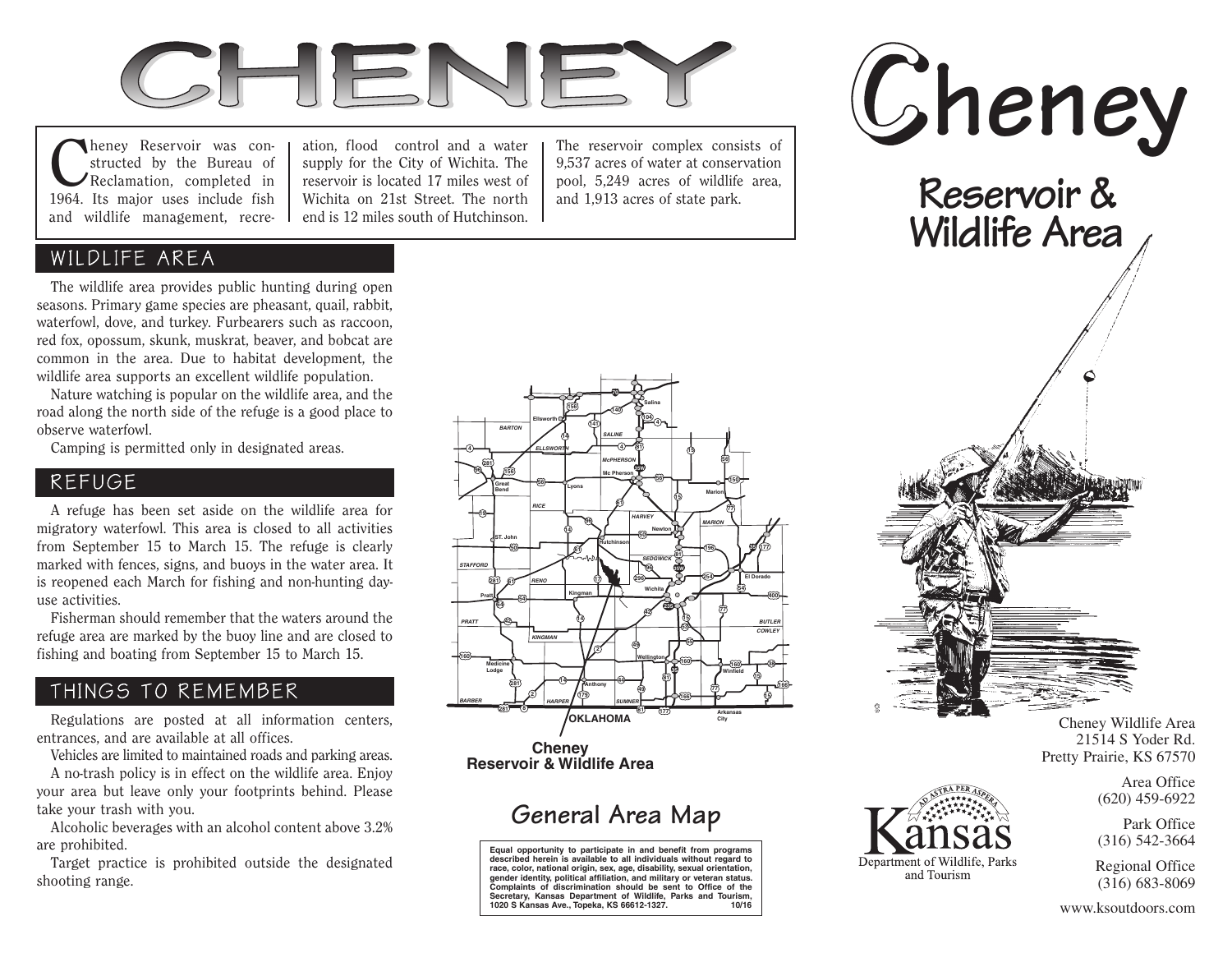#### FISHING

 Fishing is good for channel catfish, white bass, crappie, striped bass, wipers, and walleye. Popular species and seasons include walleye along the dam in late late winter and early spring, channel catfish at the feeders during the summer, and trolling for wipers in spring and summer.

 A handicap-accessible fishing complex is located at the Toadstool Loop Jetty (see map for locations) and consists of a fishing pier and brushpile fish attractors for crappie.

 Courtesy docks and boat ramps are available at Red Bluffs, Fish Cove, and Wenzel Cove areas. A boat ramp at DeWeese Park area is for launching small vessels only.

 Three deep-water fish attractors have been constructed to attract sportfish, especially crappie (see map). These sunken trees are marked by buoys and are especially productive at times of the year when crappie are not typically in shallow water, such as midsummer and winter.

 Fish feeders are placed at Red Bluffs and Wenzel Cove in the spring and removed in early fall.

#### SHOOTING RANGE

 The Cheney Shooting Range, located at the north end of the wildlife area, is open and operated by certified range officers Fridays and Saturdays from 8 a.m. to 5 p.m., and Sundays 1 p.m. to 5 p.m. The range is closed on all state designated holidays.

 A shooting permit is required to shoot at the range and can be obtained at the range during operating hours. Read all posted range rules before shooting.

Only paper targets are allowed on the range.

 Target practice outside the shooting range is unlawful and prohibited.

#### SPECIAL HUNTS

 Each September, one or more food plots on the wildlife area may be designated for dove hunting. Call the wildlife area office listed on the front of this brochure for field designations and directions, as well as other special hunts that may be held on the wildlife area.

# CAMPING

 Primitive camping is allowed at Fish Cove and DeWeese Park areas. Camping is prohibited on the rest of Cheney Wildlife Area.

 Quiet hours are from 11 p.m. to 6 a.m. Only contained fires are allowed in campgrounds.



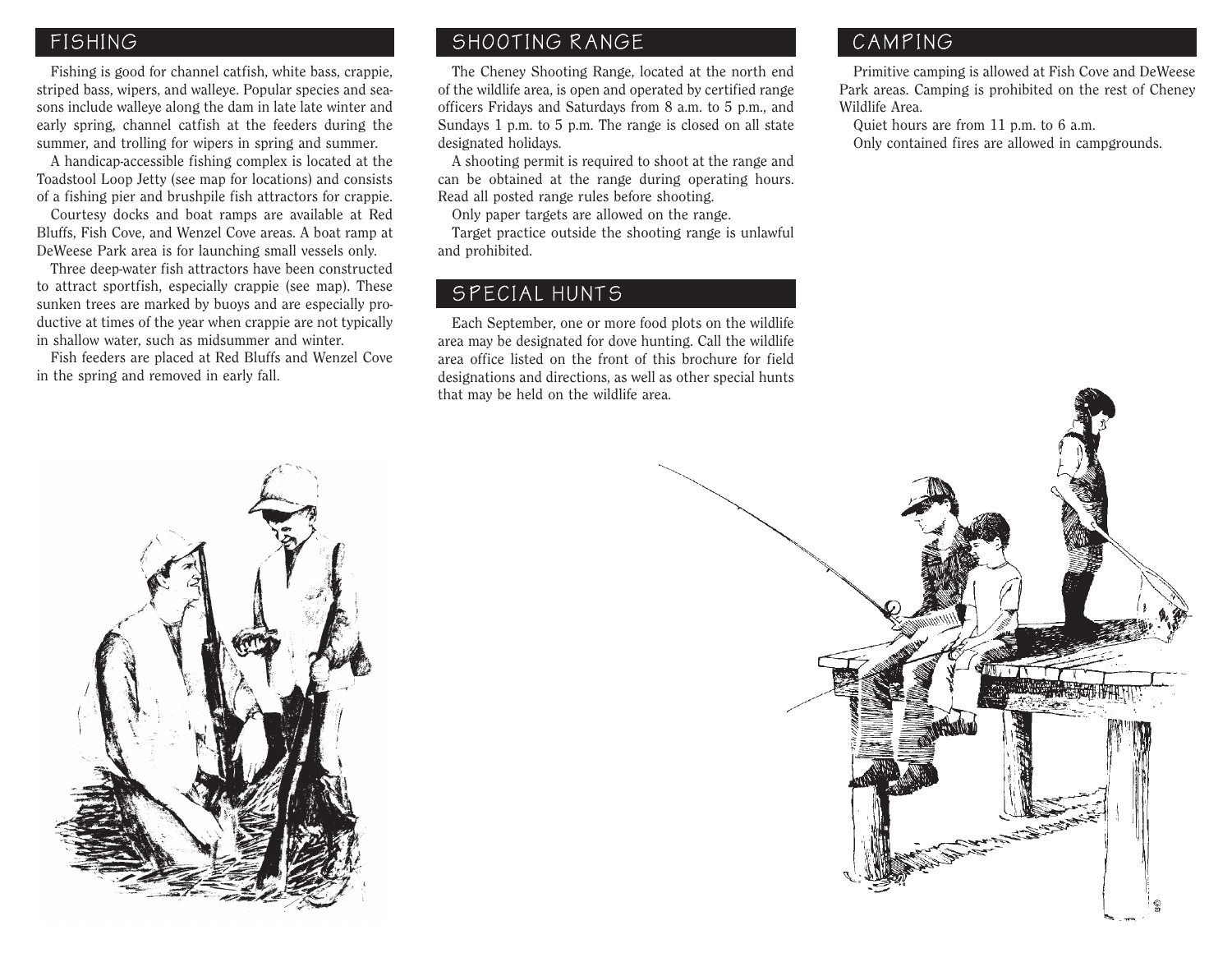